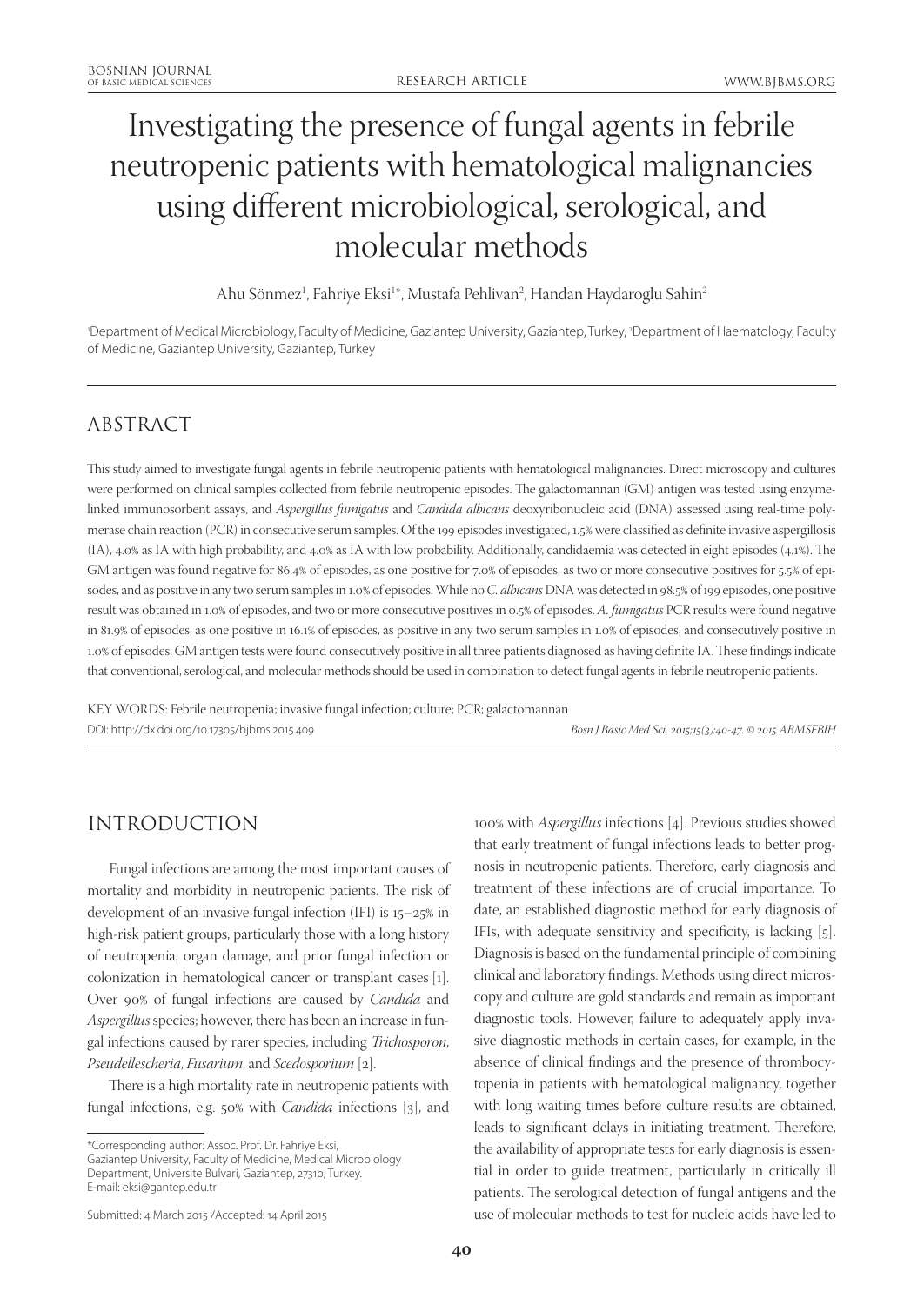important advances in diagnosis ability [6]. Among the most studied methods are the galactomannan (GM) antigen test, the 1,3-β-D-glucan (BDG) test, and molecular polymerase chain reaction (PCR) tests [5].

This study aimed (i) to investigate fungal agents in febrile neutropenic patients at high risk of IFIs, by using various methods: direct microscopy, culture, GM antigen test, and real-time PCR, and (ii) to compare the different methods used.

# MATERIALS AND METHODS

#### Patients and samples

This study was approved by the Ethics Committee of the Faculty of Medicine at Gaziantep University under Resolution No. 13.03.2012/129. A total of 101 patients who were admitted with the diagnosis of febrile neutropenia to the Hematology Clinic for Internal Medicine at Şahinbey Research and Application Hospital of Gaziantep University were enrolled in the study. The patients were recruited between April 2012 and July 2013. A majority of 64 patients (63.4%) were female, and 37 (36.6%) were male; the mean age of the study population was 44.6 ± 16.8 years. Criteria for study inclusion were adult patients with a hematological malignancy, a neutrophil count of ≤ 500/mm<sup>3</sup>, febrile status with temperature of ≥ 38.3°C measured either orally or in the axilla, and the use of chemotherapeutic drugs. All patients received antifungal prophylaxis, according to the recommended guidelines from the European Conference on Infections in Leukemia (ECIL)-3 [7]. A total of 49 patients (48.5%) had acute myelocytic leukemia, 13 (12.9%) acute lymphocytic leukemia, 10 (9.9%) myeloma, eight (7.9%) diffuse large B-cell lymphoma, three (3.0%) myelodysplastic syndrome, three (3.0%) a lymphoma of the central nervous system, three (3.0%) aplastic anemia, three (3.0%) mantle cell lymphoma, two (2.0%) follicular lymphoma, two (2.0%) peripheral T-cell lymphoma, one (1.0%) anaplastic large cell lymphoma, one (1.0%) Hodgkin's lymphoma, one (1.0%) chronic lymphocytic leukemia, one (1.0%) angioimmunoblastic lymphoma, and one (1.0%) Burkitt's lymphoma. In addition, only 42 out of the 101 patients (41.6%) underwent peripheral blood stem cell transplantation (PBSCT). Of those 42 patients, 20 patients (47.6%) were administered allogeneic PBSCT from human leucocyte antigen (HLA)-identical siblings (47.6%), 21 patients (50%) autologous PBSCT, and one patient (2.4%) autologous plus allogeneic PBSCT. For each patient, a minimum of one and a maximum of five neutropenic episodes were recorded and investigated for IFIs, as follows: one episode in 101 patients, two episodes in 61 patients, three episodes in 29 patients, four episodes in seven patients, and five episodes in one patient.

All clinical samples were collected for subsequent laboratory analyses, including the GM antigen test, and *Aspergillus fumigatus* and *Candida albicans* PCR tests, from 194 neutropenic episodes for blood culture, 61 episodes for urine culture, 34 episodes for sputum culture, 12 episodes for catheter culture, two episodes for tracheal aspirate (TRA), and one episode for bronchoalveolar lavage (BAL), throat swab, wound swab, brain biopsy material, and pleural material cultures. The number of clinical samples sent for culture were as follows: 443 blood samples, 229 urine samples, 40 sputum samples, 20 catheter samples, two TRA samples, a BAL sample, a throat swab sample, a wound swab sample, a brain biopsy material, and a pleural sample.

A total of 813 serum samples from 199 episodes in 101 febrile neutropenic patients were screened for the GM antigen, with an average of five serum samples analyzed on two consecutive occasions within a week from each episode, using the enzyme-linked immunosorbent assay (ELISA) method. *A. fumigatus* DNA was investigated in 818 plasma samples and *C. albicans* DNA in 749 plasma samples from 199 episodes with the method of real-time PCR.

The study patients were grouped, according to the European Organization for Research and Treatment of Cancer (EORTC) criteria [8].

#### Direct microscopic examination and culture

Samples collected from the respiratory tract, wound swabs, and brain biopsy were analyzed using direct microscopy. All samples were treated with 10% potassium hydroxide solution and examined for fungal infection under a light microscope (Olympus, Tokyo, Japan), using objectives ×20 to ×40.

All clinical samples, except blood culture samples, were cultured on 5% sheep blood agar (bioMérieux, Marcy-l'Etoile, France) and eosin–methylene blue (EMB) agar (bioMérieux, Marcy-l'Etoile, France) media, as well as two Sabouraud dextrose agar (SDA) (bioMérieux, Marcy-l'Etoile, France) media. A colony count of 10<sup>4</sup> cfu/mL in urine cultures was considered as significant growth [9], and colonies obtained from all cultures were Gram-stained. Gram-positive cream-colored and yellow colonies, which also produced a distinctive yeast smell, were further examined microscopically with the germ tube (germination pipe) test on Cornmeal-Tween 80 agar medium (Oxoid, Hampshire, England), and were also identified, according to their biochemical properties, using the Vitek 2 automated system (bioMérieux, Durham, St. Louis, USA). *C. albicans* ATCC 14053 and *C. lusitaniae* ATCC 34449 strains were used as positive identification controls.

#### Blood culture

Blood cultures demonstrating growth in the BacTAlert 3D (bioMérieux, Durham, St. Louis, USA) automated blood culture system on 5% sheep blood agar (bioMérieux, Marcyl'Etoile, France) and EMB agar (bioMérieux, Marcy-l'Etoile,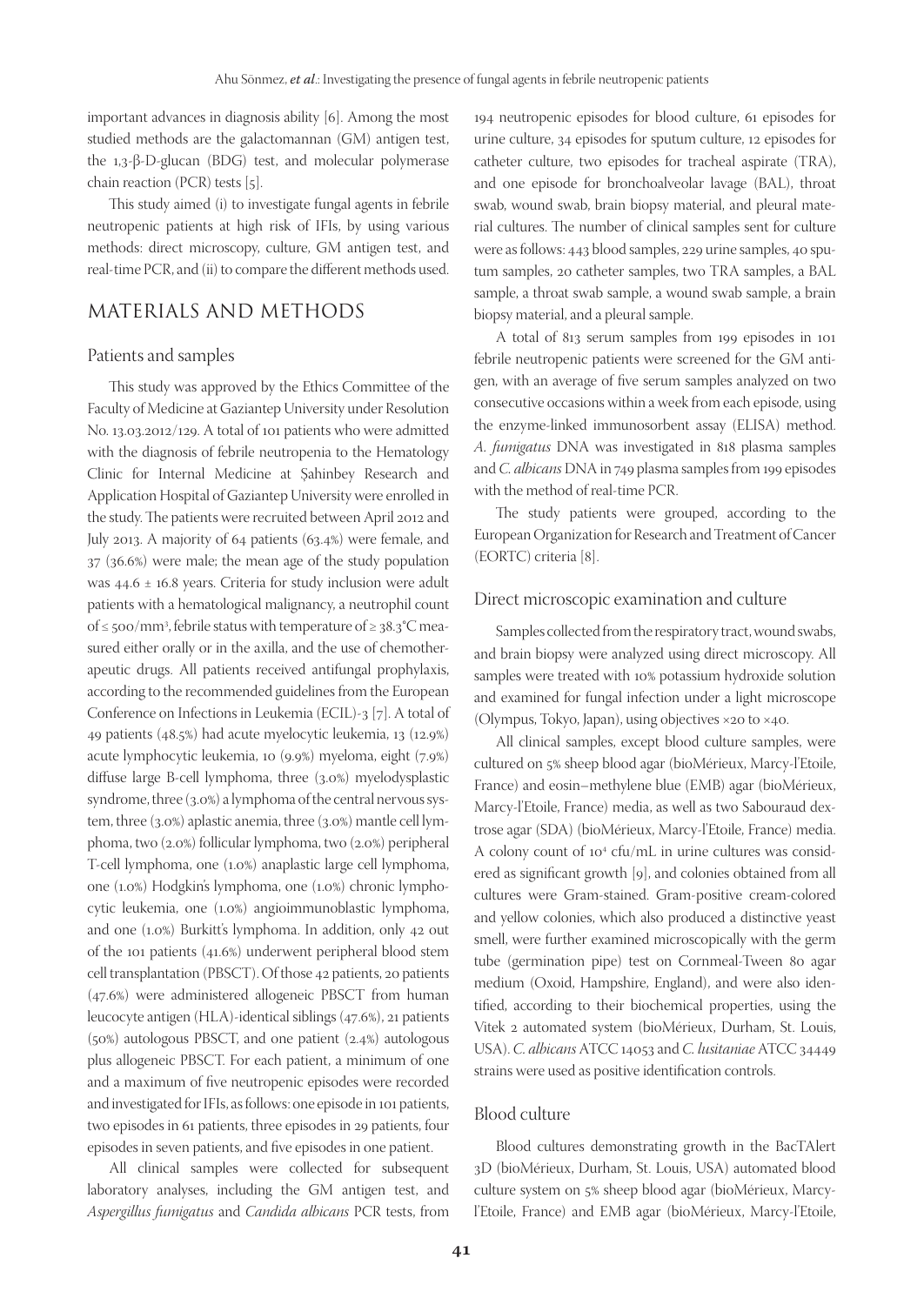France) media were incubated for 24–48 hours. A passage was performed from cultures producing Gram-positive yeast cells detected on the SDA medium. Cream-colored and yellow colonies with a distinctive yeast smell at the end of incubation period were identified, using the conventional as well as the Vitek 2 (bioMérieux, Durham, St.Louis, USA) automated systems.

#### Serological tests

Serum samples were assessed for the presence of the GM antigen by ELISA using the Platelia *Aspergillus* kit (BioRad, Marnes-la-Coquette, France), according to the manufacturer's instructions.

A GM index of < 0.5 was considered to be negative, whereas a GM index of  $\geq$  0.5 was considered positive.

#### Molecular methods

The MagNA Pure LC kit (Roche Diagnostics, Mannheim, Germany) was used for nucleic acid isolation in all plasma samples collected, according to the manufacturer's instructions. The isolated deoxyribonucleic acid (DNA) samples were then analyzed by real-time PCR, in order to detect *A. fumigatus* and *C. albicans* DNA, using the LightMix kit (Tib Molbiol, Berlin, Germany) in a Light Cycler 2.0 apparatus (Roche Diagnostics, Mannheim, Germany), according to the manufacturer's instructions.

The LightMix kit detects the fungal 18S ribonucleic acid (RNA) region that shows the presence of fungal DNA in a nucleic acid extraction. A LightMix Kit *C. albicans* (Tib Molbiol, Berlin, Germany) has a 490 bp long fragment of the *C. albicans* genome was amplified with specific primers and detected with probes labelled with LightCycler Red 640 (Tib Molbiol, Berlin, Germany). LightMix Kit *A. fumigatus* (Tib Molbiol, Berlin, Germany) has a 504 bp long fragment of the *Aspergillus fumigatus* genome and was amplified with primers, and detected and labelled similarly. The kits also include control DNAs of *C. albicans* and *A. fumigatus* equivalent to 105 targets. Approximately 10 *C. albicans* and *A. fumigatus* DNA copies were assessed, using LightCycler 1.×/2.0 Apparatus and LightCycler FastStart DNA Master HybProbe (Roche Diagnostics, Mannheim, Germany). The positive control used was provided in the manufacturer's kit, whereas water was used as the negative control. The resulting fluorescent curves were evaluated with LightCycler software version 4.1 (Roche Diagnostics, Mannheim, Germany).

#### Histopathological assessments

Results of histopathological assessments of brain biopsy samples performed on three patients were retrieved from the patient files.

#### Statistical analyses

Correlation among the categorical variables was tested using the chi-square analysis. Specificity values and 95% confidence intervals (CIs) were calculated for the various methods used and compared with the gold standard, which is to culture for *Candidas* and also galactomannan antigen for *A. fumigatus* according to EORTC criteria [8]. Furthermore, the agreement between methods was checked using the kappa statistic. Frequency, percentage, and mean ± standard deviation (SD) values were provided as descriptive statistics. The SPSS for Windows version 11.5 package program (SPSS Inc., Chicago, Illinois, USA) was used for statistical analyses, and *P* < 0.05 was considered statistically significant. All statistical evaluations made use of the number of neutropenic episodes in patients, and not the number of patients or samples.

# RESULTS

Of a total of 199 neutropenic episodes investigated, according to the classification by the EORTC/Mycoses Study Group, definite invasive aspergillosis (IA) was detected in three (1.5%) episodes by histopathological observation of hyphal structures with septae in brain biopsy samples (data not shown); eight (4.0%) neutropenic episodes were identified as high-probability IA, and eight (4.0%) as low-probability IA, whereas the remaining 180 (90.5%) episodes were not found at risk of IA. Moreover, candidaemia was detected in eight episodes (4.1%).

#### Direct microscopic examination and culture

Direct microscopy of clinical samples revealed no fungal structures. The distribution of culture results from the clinical samples, according to the number of neutropenic episodes, is shown in Table 1.

A total of 443 blood cultures, collected from 194 febrile neutropenic episodes in 101 patients, were analyzed. No growth occurred in blood cultures from 124 (63.9%), out of 194, episodes, whereas bacterial growth was detected from 62 (32%) episodes and the growth of various *Candida* species from seven (3.6%) episodes. Of the *Candida* species that grew, four were identified as *C. glabrata*, and one was identified as *C. parapsilosis*, one as *C. albicans*, and one as *C. tropicalis*. On the other hand, mixed infection with both *C. parapsilosis* and a bacterial agent was detected from one (0.5%) neutropenic episode.

Furthermore, a total of 229 urine samples collected from 61 episodes were analysed. Of the *Candida* species that grew, two were identified as *C. glabrata*, and one as *C. albicans*.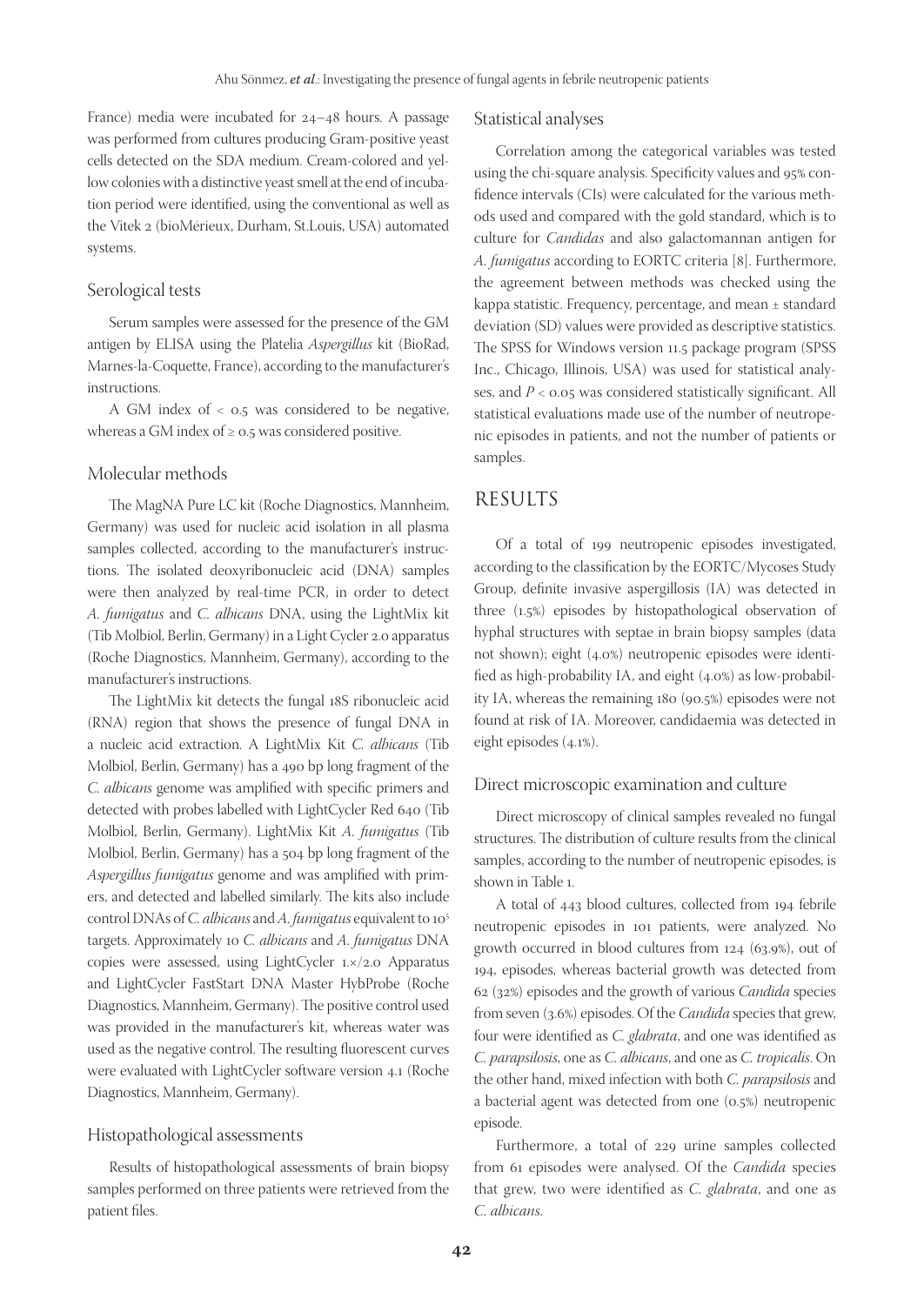Additionally, a total of 40 sputum cultures from 34 neutropenic episodes were assessed. No growth was detected from 25 (73.5%), out of 34, episodes, whereas bacterial growth was obtained from seven (20.6%) episodes. In addition, growth of *Aspergillus* species was observed from two episodes (5.9%), although growth was found in only a single culture, with no further *Aspergillus* growth obtained in subsequent sputum cultures from the patients.

Moreover, a total of 20 catheter cultures were analyzed from 12 episodes. No growth occurred in six (50%), of the 12, episodes, while bacterial growth was found from three episodes (25%) and *Candida* species from two episodes (16.6%), although both *Candida* species and a bacterial agent grew concurrently from one of these two episodes (8.3%). The *Candida* species were identified as *C. albicans* from two episodes, and as *C. tropicalis* from one episode.

#### GM antigen findings

The GM antigen was found negative for 86.4% of the episodes, as one positive for 7.0% of them, two or more consecutive positives for 5.5% of them, and positive in any two sera in 1.0% of them. The distribution of the GM results obtained with a GM index of ≥ 0.5 is shown in Table 2.

#### PCR findings

A total of 749 plasma samples to assess for *C. albicans* DNA, and 818 plasma samples to check for *A. fumigatus* DNA, were analysed from 199 neutropenic episodes in 101 febrile neutropenic patients, twice a week from each episode. While no *C. albicans* DNA was determined in 98.5% of 199 episodes, one positive was determined in 1.0% of them and two or more consecutively positives were determined in 0.5% of them. *A. fumigatus* PCR results were found negative in 81.9% of the episodes, as one positive in 16.1% of them, positive in any two sera in 1.0% of them, and consecutively positive in 1.0% of them. *C. albicans* and

*A. fumigatus* PCR results from all episodes are presented in Table 3.

#### Comparison of culture and PCR results

Blood cultures from 194 episodes were analysed, and *C. albicans* PCRs were carried out simultaneously from 192 of the 194 episodes. A comparison between the blood culture results and *C. albicans* PCR results is shown in Table 4. In addition, the specificity and negative predictive value (NPV) of the PCR were 98.9% (95% CI 96.2–99.9) and 96.8% (95% CI 93.2–98.8), respectively. Of the *Candida* species that grew in blood cultures, four were identified as *C. glabrata* and two as *C. parapsilosis*, whereas one was identified as *C. albicans* and one as *C. tropicalis*. It was noted that the *C. albicans* strain that grew in the blood culture was also detected with *C. albicans* PCR.

Moreover, a total of 20 catheter cultures from 12 episodes were assessed. *Candida* species grew from three episodes (25%), with *C. albicans* identified from two episodes and *C. tropicalis* from one episode. On comparing *C. albicans* PCR results with the catheter culture results, the specificity and NPV of the PCR were 100% (95% CI 66.4–100) and 81.8% (95% CI 48.2–97.7), respectively. The comparison between the catheter culture results and *C. albicans* PCR results is presented in Table 5.

The growth of *Candida* species was observed from three of 61 episodes for which urine cultures were analysed. *C. glabrata* was identified from two episodes, and *C. albicans* identified from one episode. It was noted that *C. albicans* had also grown in the blood and catheter cultures of the patient in whose urine culture *C. albicans* had grown. When *C. albicans* PCR results were compared with the urine culture results, the specificity and NPV of PCR were 98.3% (95% CI 90.8–99.9) and 96.6% (95% CI 88.3–99.6), respectively. It was observed that the *C. albicans* strain that had grown in the urine culture was also detected on *C. albicans* PCR.

| <b>TABLE 1.</b> Distribution of culture results for patient samples analysed, according to the number of episodes |  |  |  |  |
|-------------------------------------------------------------------------------------------------------------------|--|--|--|--|
|-------------------------------------------------------------------------------------------------------------------|--|--|--|--|

| Sample             | No growth<br>observed, $n$ $(\%)$ | Bacterial<br>growth, $n$ $(\%)$ | Bacterial and Candida<br>growth, $n$ $(\%)$ | Candida<br>growth, $n$ $(\%)$ | Aspergillus<br>growth, $n$ $(\%)$ | Total number of<br>neutropenic episodes, $n$ (%) |
|--------------------|-----------------------------------|---------------------------------|---------------------------------------------|-------------------------------|-----------------------------------|--------------------------------------------------|
| Blood              | 124(63.9)                         | 62(32.0)                        | 1(0.5)                                      | 7(3.6)                        |                                   | 194 (100)                                        |
| Urine              | 54(88.5)                          | 4(6.6)                          |                                             | 3(4.9)                        |                                   | 61(100)                                          |
| Sputum             | 25(73.5)                          | 7(20.6)                         |                                             |                               | 2(5.9)                            | 34(100)                                          |
| Catheter           | 6(50.0)                           | 3(25.0)                         | l (8.3)                                     | 2(16.6)                       |                                   | 12(100)                                          |
| Other <sup>a</sup> | 7(100)                            |                                 |                                             |                               |                                   | 7(100)                                           |

<sup>a</sup>Two tracheal aspirate samples, one bronchoalveolar lavage sample, one wound swab sample, one throat swab sample, one pleural sample, and one brain biopsy sample

**TABLE 2.** Distribution of galactomannan results obtained with index values of ≥0.5

| Galactomannan result           | All negative, | . One positive, | I wo or more consecutive | Anv two               | Total,        |
|--------------------------------|---------------|-----------------|--------------------------|-----------------------|---------------|
|                                | n (%)         | (0)             | positives, $n$ $(\%)$    | positives, $n$ $(\%)$ | n (%)         |
| Galactomannan index $\geq 0.5$ | 72 (86.4)     | (7.0)           | (5.5)                    | 1.0)                  | 100)<br>199 ( |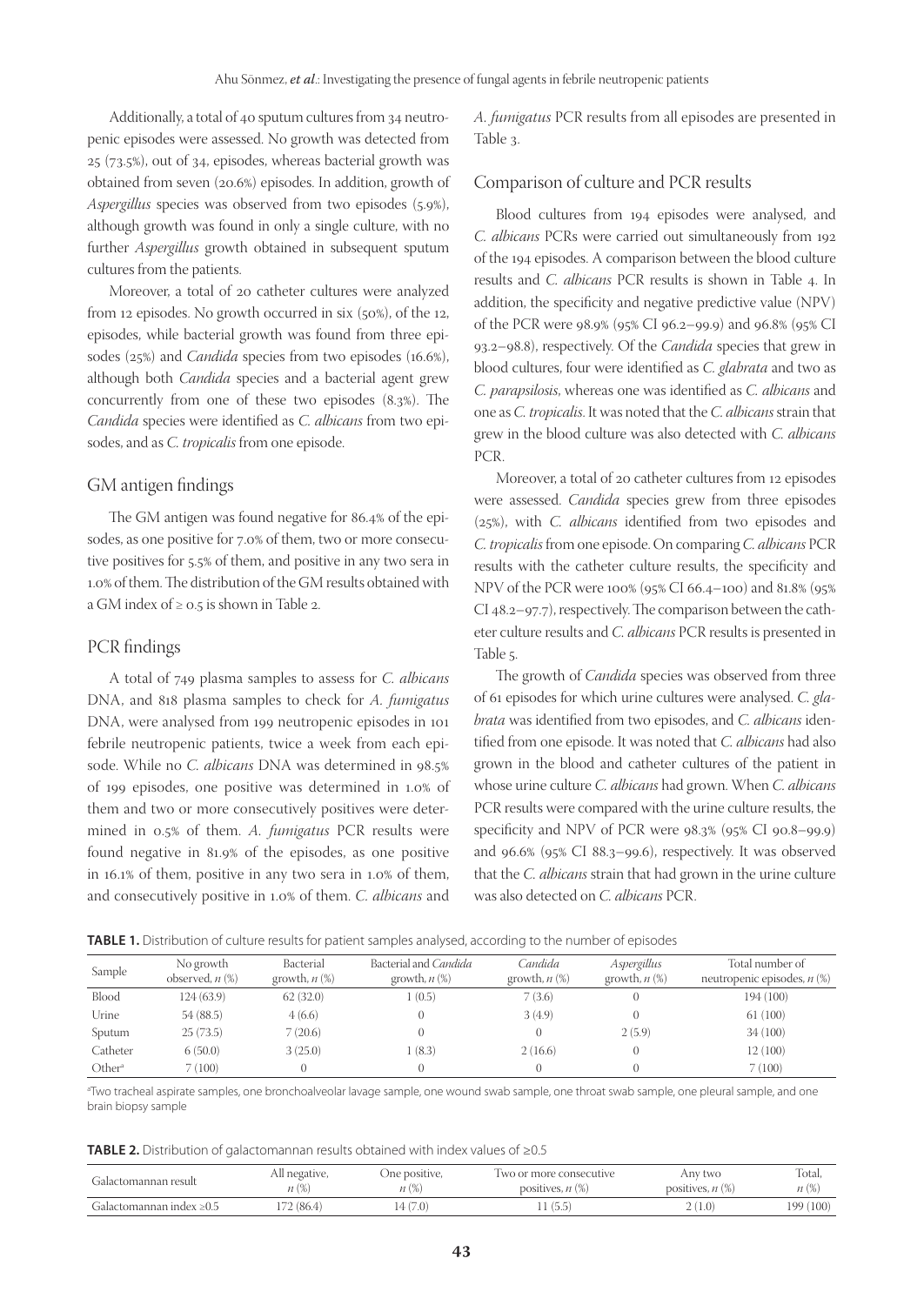## Comparison of *A. fumigatus* PCR and GM results

A comparison of the results obtained with a GM index of ≥ 0.5 and *A. fumigatus* PCR results is provided in Table 6.

On comparing *A. fumigatus* PCR and GM results, with a single positive value considered as significant, the specificity and NPV of PCR were 84.3% (95% CI 78.0–89.4) and 88.4% (95% CI 82.5–92.9), respectively. When the two methods

**TABLE 3.** C. albicans and A. fumigatus PCR results from all neutropzc episodes

|                           | C. albicans PCR  |                  | A. fumigatus PCR |      |
|---------------------------|------------------|------------------|------------------|------|
| Samples                   | N                | %                | п                | %    |
| All negative              | 196              | 98.5             | 163              | 81.9 |
| One positive              | $\overline{2}$   | 1.0              | 32               | 16.0 |
| Any two positives         | $\left( \right)$ | $\left( \right)$ | 2                | 1.0  |
| Two consecutive positives |                  | 0.5              | 2                | 1.0  |
| Total                     | 199              | 100              | 199              | 100  |

PCR, polymerase chain reaction

**TABLE 4.** Comparison between blood culture results and C. albicans PCR results

| <b>Blood</b><br>culture-negative,<br>Samples<br>n(%) |            | <b>Blood</b><br>culture-positive,<br>n(%) | Total,<br>$n(\%)$ |  |
|------------------------------------------------------|------------|-------------------------------------------|-------------------|--|
| PCR-negative                                         | 182 (98.9) | 7(87.5)                                   | 189 (98.4)        |  |
| PCR-positive                                         | 2(1.1)     | 1(12.5)                                   | 3(1.6)            |  |
| Total                                                | 184 (100)  | 8 (100)                                   | 192 (100)         |  |

PCR, polymerase chain reaction

**TABLE 5.** Comparison between catheter culture results and C. albicans PCR results

| Samples      | Culture-negative,<br>n (%) | Culture-positive,<br>n (%) | Total,<br>$n(\%)$ |
|--------------|----------------------------|----------------------------|-------------------|
| PCR-negative | 9(100)                     | 2(66.7)                    | 11 (91.7)         |
| PCR-positive | 0(0)                       | 1(33.3)                    | 1(8.3)            |
| Total        | 9(100)                     | 3(100)                     | 12(100)           |

PCR, polymerase chain reaction.

were evaluated for agreement, poor agreement was observed between the tests (kappa =  $0.124, p = 0.077$ ).

In addition, on comparing any positive results from *A. fumigatus* PCRs with consecutive positive GM results, the specificity and NPV of the PCR were 83.87% (95% CI 77.78–88.85) and 95.12% (95% CI 90.61–97.87), respectively, and poor agreement was found between the two tests (kappa =  $0.125, p = 0.041$ ).

## Comparison of histopathological results with GM and *A. fumigatus* PCR results

No fungal growth was detected in the culture of a brain biopsy sample of one of three patients, although hyphal structures with septae were detected histopathologically in the brain biopsy sample; no culture had been carried out on brain biopsy samples from the other two patients. Consecutive positive GM results were obtained in all three patients (100%). *A. fumigatus* PCR results were negative in two (66.7%) of these patients, whereas consecutive positive PCR results were obtained in one patient (33.3%). The sensitivity and specificity of the tests could not be calculated and compared, as histopathological examinations, although the gold standard, could not be performed for all study patients.

## DISCUSSION

Superficial and deep opportunistic fungal infections are frequent in neutropenic oncology patients and can be caused by any fungus, with the commonest fungi being from the *Candida* genus, followed by *Aspergillus* [10-12]. While the commonest agent is *C. albicans* in candidaemia, the incidence of non-*albicans* species is also increasing [13-16].

In a meta-analysis performed for Invasive Candidiasis (IC) [17], PCR sensitivity and specificity were reported as

**TABLE 6.** Comparison between results achieved with galactomannan index values ≥0.5 and A. fumigatus PCR results

|                                   | $GM$ (index $\geq 0.5$ ) |                |                   |                                   |              |
|-----------------------------------|--------------------------|----------------|-------------------|-----------------------------------|--------------|
| Samples                           | All negative             | One positive   | Any two positives | Two or more consecutive positives | Total        |
| <b>PCR</b>                        |                          |                |                   |                                   |              |
| All negative                      |                          |                |                   |                                   |              |
| $\it n$                           | 145                      | 11             |                   | 7                                 | 164          |
| $\%$                              | 84.3                     | 78.6           | 50.0              | 63.6                              | 82.4         |
| One positive                      |                          |                |                   |                                   |              |
| $\ensuremath{\mathfrak{N}}$       | 26                       | $\mathfrak{2}$ | -1                | 3                                 | 32           |
| $\%$                              | 15.1                     | 14.3           | 50.0              | 27.3                              | 16.1         |
| Any two positives                 |                          |                |                   |                                   |              |
| $\ensuremath{\mathfrak{N}}$       | -1                       | 1              | $\theta$          | $\overline{0}$                    | $\mathbf{2}$ |
| $\%$                              | 0.6                      | 7.1            | $\theta$          | $\overline{0}$                    | 1.0          |
| Two or more consecutive positives |                          |                |                   |                                   |              |
| $\ensuremath{\mathfrak{N}}$       | $\theta$                 | $\overline{0}$ | $\theta$          | $\perp$                           |              |
| $\%$                              | $\theta$                 | $\overline{0}$ | $\theta$          | 9.1                               | 0.5          |
| Total                             |                          |                |                   |                                   |              |
| $\ensuremath{\mathfrak{N}}$       | 172                      | 14             | $\overline{2}$    | 11                                | 199          |
| $\%$                              | 100                      | 100            | 100               | 100                               | 100          |

PCR, polymerase chain reaction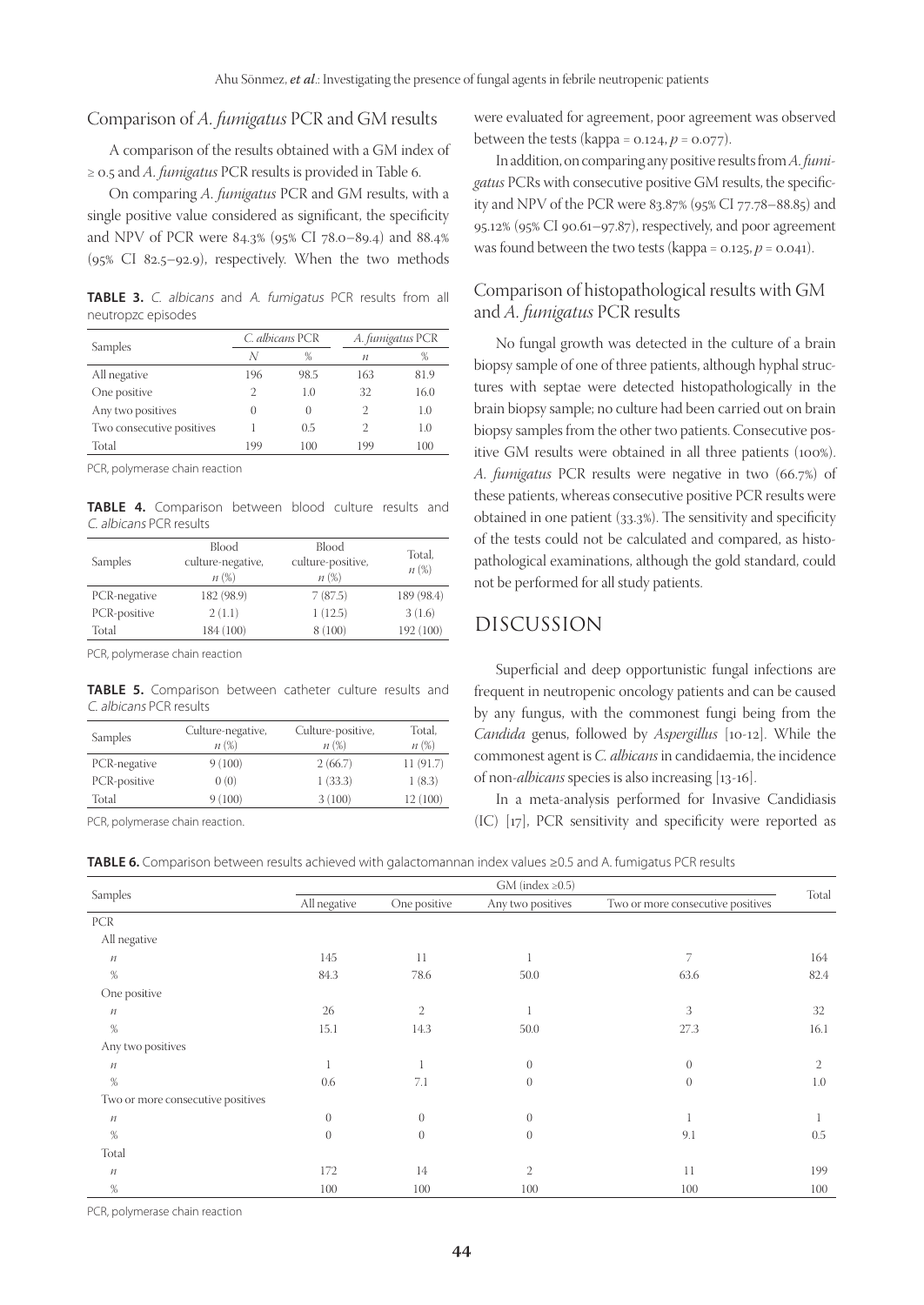100% in patients with candidaemia, whereas PCR sensitivity and specificity were 95% and 92%, respectively, in suspected cases of IC. In contrast, in cases of proven and highly probable IC, blood cultures and PCR had a positivity rate of 38% and 85%, respectively. In a study by Nguyen *et al.* [18] investigating the diagnostic values of real-time PCR, BDG, and blood cultures in IC cases, PCR was reported to be more sensitive than the other diagnostic methods. In this study, it was stated that identical *Candida* species were detected in 82% of patients by PCR and blood cultures and sensitivity was 98% when blood cultures and PCR were used in combination. In a study carried out using real-time PCR [19], it was reported that DNA amplification was 100% specific for *Candida* species. In our study, analysis for *C. albicans* DNA was found as one positive in 1% of episodes, and consecutively positive in 0.5% of episodes. The real-time PCR kit which we used for nucleic acid amplification can only detect *C. albicans* DNA. It was noted that the *C. albicans* strain that grew in the blood culture was also detected with *C. albicans* PCR. Also non-*albicans Candida* species can often be the infecting agents in patients with candidaemia. Therefore, it is important to select a PCR kit for detecting also non-albicans *Candida* spp.

In general, candiduria very rarely causes candidaemia in immune-compromised patients [20]. In our study, the growth of *C. albicans* was detected in blood and catheter cultures of a patient whose urine culture also showed growth of *C. albicans*. As a result *C. albicans* DNA was found on this patient. Growth of *C. albicans* in the urine culture of one of our patients and the positive *C. albicans*-specific PCR result of the same patient suggests that *Candida* growth in urine cultures might be significant in neutropenic patients, and that it merits careful evaluation.

IA is a serious disease, which in the majority of cases can be fatal unless diagnosed and treated early [21]. Although culture is the gold standard for a definitive diagnosis, it is difficult and time-consuming to carry out [22]. Also in our study, the number of samples collected, such as BALs or TRAs, was quite limited, due to the difficulty in obtaining invasive respiratory tract samples from our study patients. GM antigen, BDG, and PCR tests are the most widely studied methods [23]. Studies using the platelia GM enzyme immunoassay (EIA) test yielded positive results, and the sensitivity and specificity varied between 29% and 99% in many prospective studies [24]. In a meta-analysis of 27 studies by Pteiffer *et al.* [25], the sensitivity and specificity of the GM test were found to be 71% and 89%, respectively. In our study, the GM antigen test was obtained as one positive during 7.03% of episodes, as two or more consecutive positives during 5.52% of episodes, and was positive in any two serum samples in 1% of episodes GM antigen tests were found to be consecutively positive in all three patients with a confirmed diagnosis of IA.

Although it is difficult to differentiate fungal colonization from an infection in immunosuppressed patients, it is recommended to screen for antigens twice weekly in serum samples of at-risk patients, as colonization can rapidly turn into an infection, with a tendency to become widespread in the body [26]. However, in their recent study, Duarte *et al.* [27] reported that, in patients receiving posaconazole prophylaxis, the GM results might be misleading, with markedly high false-positive rates and decreased PPV rates, thus failing to show true positive results. The low pretest risk of IA, in the context of effective antifungal prophylaxis, renders serum GM surveillance of asymptomatic patients unreliable, as all results would be either negative or false positive. However, the test remains useful in the diagnosis of patients with a clinical suspicion of invasive fungal disease, thus calling for a more efficient co-utilisation of effective antifungal prophylaxis and GM testing in this clinical setting.

Indeed, molecular methods are important alternatives to conventional methods, as they are sensitive and safe and can yield fast results [28]. In a study by Silva *et al.* [29], IA was investigated, using PCR, in 1311 consecutive serum samples from 172 neutropenic patients, and by screening for the GM antigen in 806 consecutive serum samples from 169 neutropenic patients. The authors reported the sensitivity and specificity to be 75.0% and 91.9%, respectively, for PCR and 87.5% and 93.1%, respectively, for GM. Thus, it was suggested that both tests were important in the diagnosis of IA in two or more consecutive serum samples. Other similar studies also recommended the combined use of GM and PCR tests, with emphasis on increased sensitivity [30-32]. In our study, the specificity and NPV were 84.3% and 88.4%, respectively, when we compared *A. fumigatus* PCR and GM results, with a single positive value considered significant. Furthermore, when we compared any positivity in *A. fumigatus* PCR with the consecutive positives in GM, the specificity and NPV of the PCR were 83.9% and 95.1%, respectively. GM is an immunogenic antigen, and its presence in *A. fumigatus* and other *Aspergillus* species (*A. flavus*, *A. niger*, *A. versicolor*, *A. terreus*, *A. nidulans*, and *A. oryzae*) has been shown [33]. In our study, we believe that the real-time PCR kit used influenced the sensitivity of the test, as it was specific only to *A. fumigatus*.

# CONCLUSION

The use of conventional diagnostic methods, such as direct microscopy and culture, as well as serological and molecular methods alone is inadequate in the diagnosis of fungal infections in patients with immunodeficiency. These methods should be used in combination. The limitations of our study is including routine patient's samples which have been set to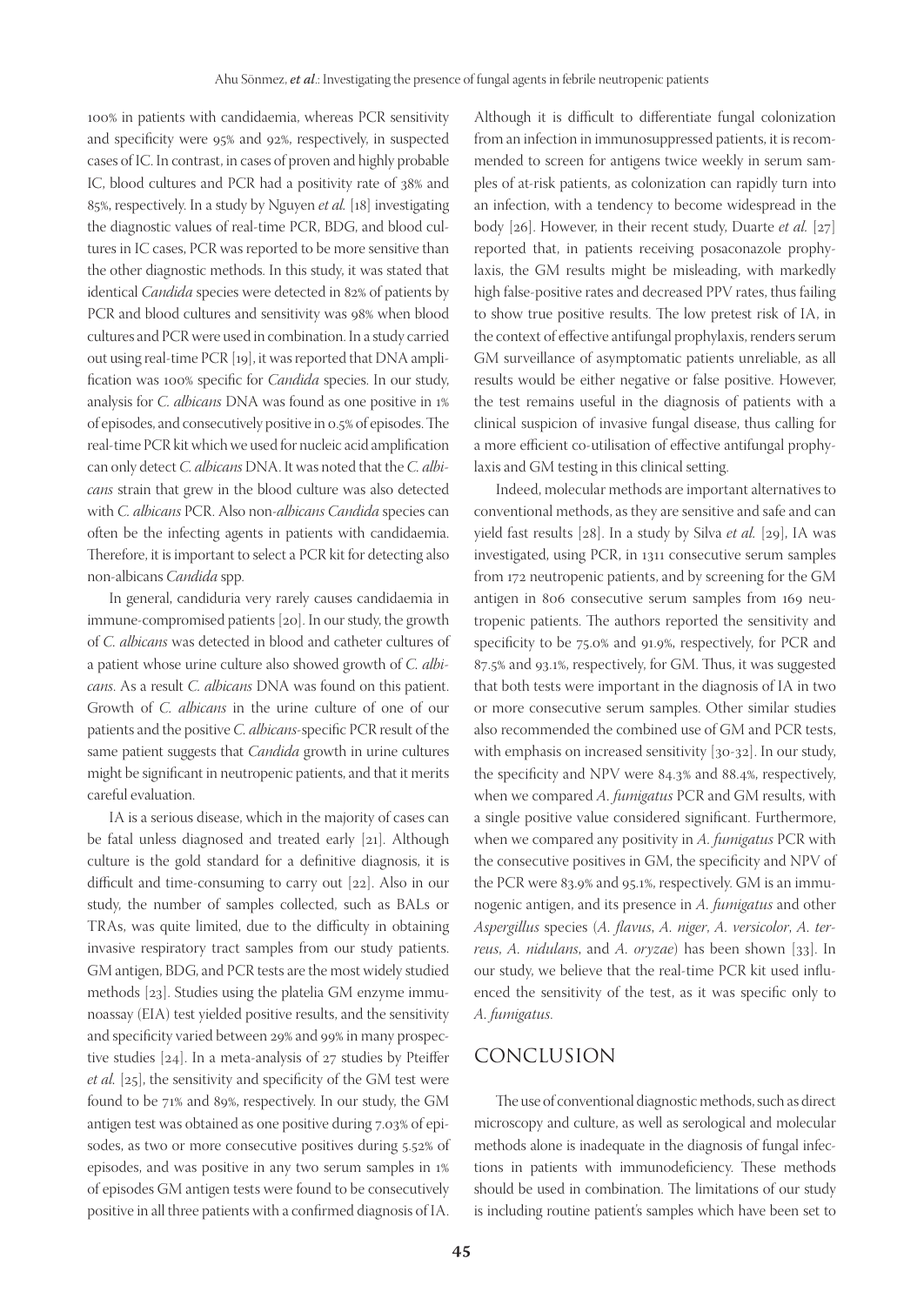routine mediums. Our study just has created for evaluating of using methods that determines fungal agents. Therefore we've not added bacterial agents to discussion.

# ACKNOWLEDGEMENTS

We thank the patients of the Şahinbey Research and Application Hospital of Gaziantep University for their participation in this study. This study was presented with an oral presentation award at the first National Congress of Medical Mycology (24–26 September 2014, Ankara, Turkey).

# DECLARATION OF INTERESTS

The authors declare no conflict of interest.

# REFERENCES

- [1] O'Brien SN, Blijlevens NM, Mahfouz TH, Anaissie EJ. Infections in patients with hematological cancer: recent developments. Hematology Am Soc Hematol Educ Program 2003:438-472. DOI: http://dx.doi.org/10.1182/asheducation-2003.1.438.
- [2] Richardson M, Lass-Flörl C. Changing epidemiology of systemic fungal infections. Clin Microbiol Infect 2008;14 (4):5-24. DOI: http://dx.doi.org/10.1111/j.1469-0691.2008.01978.x.
- [3] Viscoli C, Girmenia C, Marinus A, Collette L, Martino P, Vandercam B et al. Candidemia in cancer patients: A prospective, multicenter surveillance study by the Invasive Fungal Infection Group (IFIG) of the European Organization for Research and Treatment of Cancer (EORTC). Clin Infect Dis 1999; 28 (5):1071-1079. DOI: http://dx.doi.org/10.1086/514731.
- [4] Abbasi S, Shenep JL, Hughes WT, Flynn PM. Aspergillosis in children with cancer: A 34-year experience. Clin Infect Dis 1999; 29(5):1210-1219. DOI: http://dx.doi.org/10.1086/313445.
- [5] Odabaşı Z. Early diagnosis in invasive fungal infections. The 3rd Postgraduate Training Course on Febrile Neutropenia. Ankara, 2004; 48-53.
- [6] Arda B. Definitions related to radiologic and serologic tests for diagnosis of invasive fungal infections. ANKEM Derg 2009; 23:122-125.
- [7] Maertens J, Marchetti O, Herbrecht R, Cornely OA, Flückiger U, Frere P et al. European guidelines for antifungal management in leukemia and hematopoietic stem cell transplant recipients: summary of the ECIL 3—2009 Update. Bone Marrow Transplant 2011; 46 (5): 709–718. DOI: http://dx.doi.org/10.1038/bmt.2010.175.
- [8] De Pauw B, Walsh TJ, Donnelly JP, Stevens DA, Edwards JE, Calandra T et al. Revised Definitions of Invasive Fungal Disease from the European Organization for Research and Treatment of Cancer/ Invasive Fungal Infections Cooperative Group and the National Institute of Allergy and Infectious Diseases Mycoses Study Group (EORTC/MSG) Consensus Group. Clin Infect Dis 2008; 46 (12):1813-1821. DOI: http://dx.doi.org/10.1086/588660.
- [9] Kauffman CA, Fisher JF, Sobel JD, Newman CA. Candida urinary tract infections diagnosis. Clin Infect Dis 2011; 52(6): 452-456. DOI: http://dx.doi.org/10.1093/cid/cir111.
- [10] De Pauw BE, Verweij PE. Infections in patients with acute hematologic malignancies. In Mandell GL, Bennet JE, Dolin R editors. Principles and Practice of Infectious Diseases. Philadelphia: Churchill Livingstone, 2005; 3432-3441.
- [11] A working group on febrile neutropenia. Guidelines for Diagnosis and Therapy in Febrile Neutropenic Patients. FLORA 2004;  $9(1):5-28.$
- [12] Metan G. A road map in febrile neutropenia: diagnostic approaches. EKMUD scientific platform. Antalya, 2013;87-88.
- [13] Atalay MA, Sav H, Demir G, Koç NA. Distribution of Candida Species Isolated From Blood Cultures and in- Vitro Susceptibilities to Amphotericin B and Fluconazole. Selçuk Tıp Dergisi 2012; 28 (3):149-151.
- [14] Şahin E, Ersöz G, Otağ F, Kandemir Ö, Tiftik N, Kaya A et al. Evaluation of Candida spp. Isolated from febrile neutropenic patients with hematological malignancies. Turkish Journal of Infection 2006; 20 (2):121-124.
- [15] Kaya D, Kaptanoğlu S, Üstüner Z, Ertör E. Typing of yeasts isolated from the specimens of neutropenic patients and investigation of fluconazole resistance. KLİMİK Derg 2001; 14 (1):14-16.
- [16] Wisplinghoff H, Bischoff T, Tallent SM, Seifert H, Wenzel RP, Edmond MB. Nosocomial bloodstream infections in US hospitals: Analysis of 24,179 cases from a prospective nationwide surveillance study. Clin Infect Dis 2004; 39 (3): 309-317. DOI: http://dx.doi. org/10.1086/421946.
- [17] Avni T, Leibovici L, Paul M. PCR diagnosis of invasive Candidiasis: Systematic review and meta-analysis. J Clin Microbiol 2011; 49(2): 665–670. DOI: http://dx.doi.org/10.1128/JCM.01602-10.
- [18] Nguyen MH, Wissel MC, Shields RK, Salomoni MA, Hao B, Press EG et al. Performance of Candida real-time Polymerase Chain Reaction, B-D-Glucan assay, and Blood cultures in the diagnosis of invasive candidiasis. Clin Infect Dis 2012; 54 (9):1240-1248. DOI: http://dx.doi.org/10.1093/cid/cis200.
- [19] Klingspor L, Jalal S. Molecular detection and identification of Candida and Aspergillosis spp. from Clinical Samples Using Real Time PCR, Clin Microbiol Infect 2006; 12(8):745-753. DOI: http:// dx.doi.org/10.1111/j.1469-0691.2006.01498.x.
- [20] Uzun Ö. An approach to fungal infections in the intensive care unit. The Intensive Care Journal. 2003; 3(2):135-144.
- [21] Maertens J, Van Eldere J, Verhaegen J, Verbeken E, Verschakelen J, Boogaerts M. Use of circulating galactomannan screening for early diagnosis of invasive aspergillosis in allogeneic stem cell transplant recipients. J Infect Dis 2002; 186 (9):1297-1306. DOI: http://dx.doi. org/10.1086/343804.
- [22] Perfect JR, Cox GM, Lee JY, Kauffman CA, de Repentigny L, Chapman SW et al. and the Mycoses Study Group. The impact of culture isolation of Aspergillus species: a hospital-based survey of aspergillosis. Clin Infect Dis 2001; 33 (11):1824-1833. DOI: http:// dx.doi.org/10.1086/323900.
- [23] Odabaşı Z. (2009) Imaging methods and serodiagnosis in invasive fungal infections. Arman D, Odabaşı Z, editors. Fungal Infections and their Treatment, a series of treatments in infectious diseases-12 Ankara: Scientific Medicine Press 2009;19-27.
- [24] Demirhan Delibalta G, Gençer S, Çağ Y, Özer S. The Value of Galactomannan Test in the Evaluation of Invasive Aspergillosis in Patients with Prolonged Febrile Neutropenia. FLORA 2012; 17(1):11-17.
- [25] Pfeiffer CD, Fine JP, Safdar N. Diagnosis of invasive aspergillosis using a galactomannan assay: a meta-analysis. Clin Infect Dis 2006; 42 (10):1417-1427. DOI: http://dx.doi.org/10.1086/503427
- [26] Kantarcıoğlu AS, Yücel A. Aspergillus species and invasive aspergillosis: Mycology, pathogenesis, laboratory diagnosis, resistance of antifungal agents and susceptibility tests. Cerrahpaşa J Med 2003; 34 (3):140-157.
- [27] Duarte RF, Sánchez-Ortega I, Cuesta I, Arnan M, Patino B, Fernandez de Sevilla A et al. Serum galactomannan-based early detection of invasive aspergillosis in hematology patients receiving effective anti-mold prophylaxis. Clin Infect Dis 2014; 59(12):1696- 1702. DOI: http://dx.doi.org/10.1093/cid/ciu673.
- [28] Wengenack NL, Binnicker MJ. Fungal molecular diagnostics. Clin Chest Med 2009; 30 (2):391-408. DOI: http://dx.doi.org/10.1016/j. ccm.2009.02.014.
- [29] Lopes da Silva R, Ribeiro P, Abreu N, Ferreira T, Fernandes T, Monteiro A et al. Early diagnosis of invasive Aspergillosis in neutropenic patients. Comparison between serum Galactomannan and Polymerase Chain Reaction. Clinical Medicine Insights Oncol 2010; 4: 81–88. DOI: http://dx.doi.org/10.4137/CMO.S5228.
- [30] Challier S, Boyer S, Abachin E, and Berche P. Development of a Serum-Based Taqman Real-Time PCR Assay for Diagnosis of